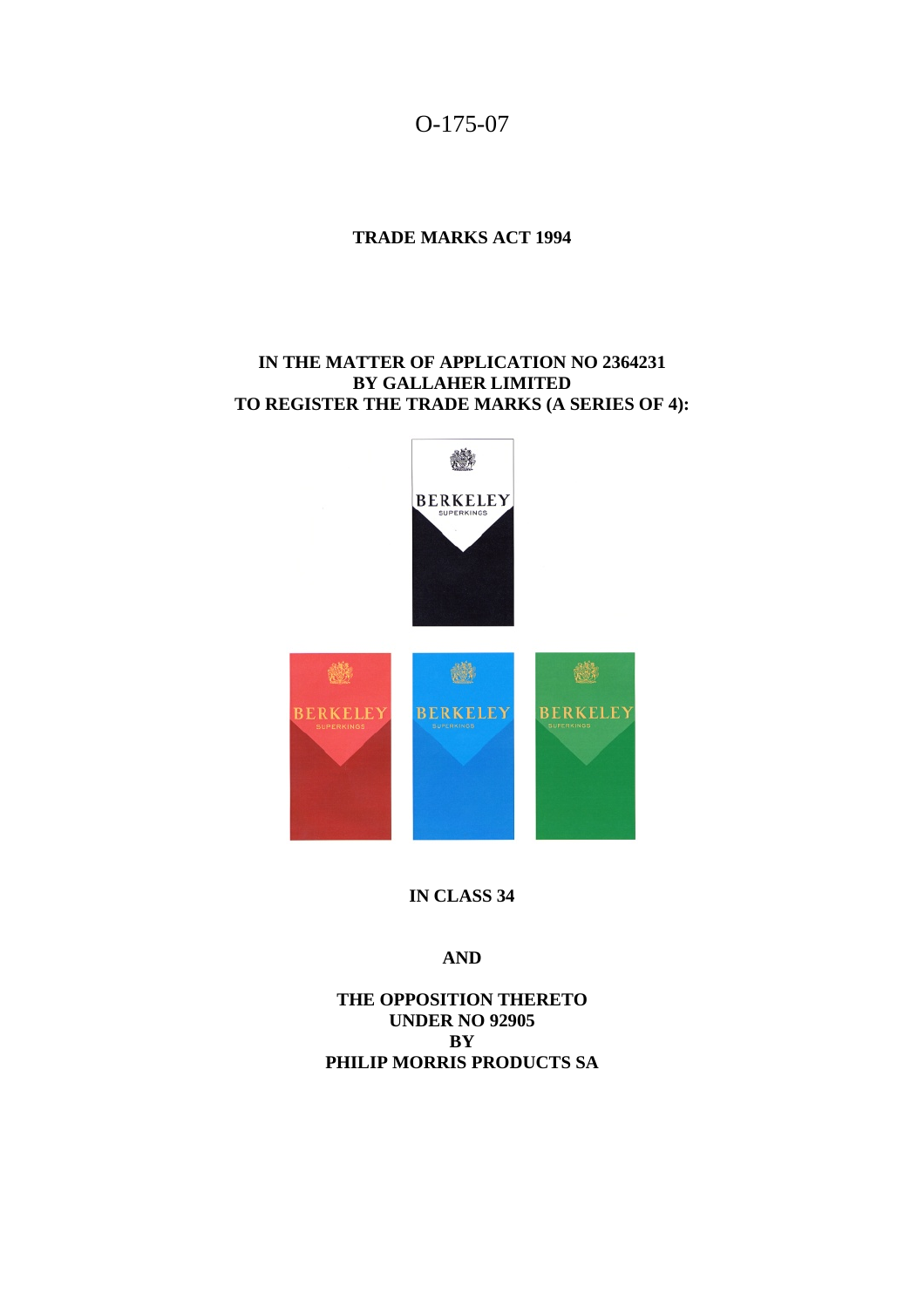**Trade Marks Act 1994** 

**In the matter of application no 2364231 by Gallaher Limited to register the trade marks (a series of 4):** 



**in class 34 and the opposition thereto under no 92905 by Philip Morris Products SA** 

# **BACKGROUND**

1) On 26 May 2004 Gallaher Limited, which I will refer to as Gallaher, applied to register the above trade marks (the trade marks). The application was published for opposition purposes in the *Trade Marks Journal* on 23 July 2004 with the following specification:

*tobacco, smoking substances; snuff; smokers' articles; cigarette papers; cigarette tubes; matches*.

The above goods are in class 34 of the Nice Agreement concerning the International Classification of Goods and Services for the Purposes of the Registration of Marks of 15 June 1957, as revised and amended.

2) On 25 October 2004 Philip Morris Products SA, which I will refer to as Philip Morris, filed a notice of opposition to the registration of the application. Philip Morris owns the three following United Kingdom trade mark registrations: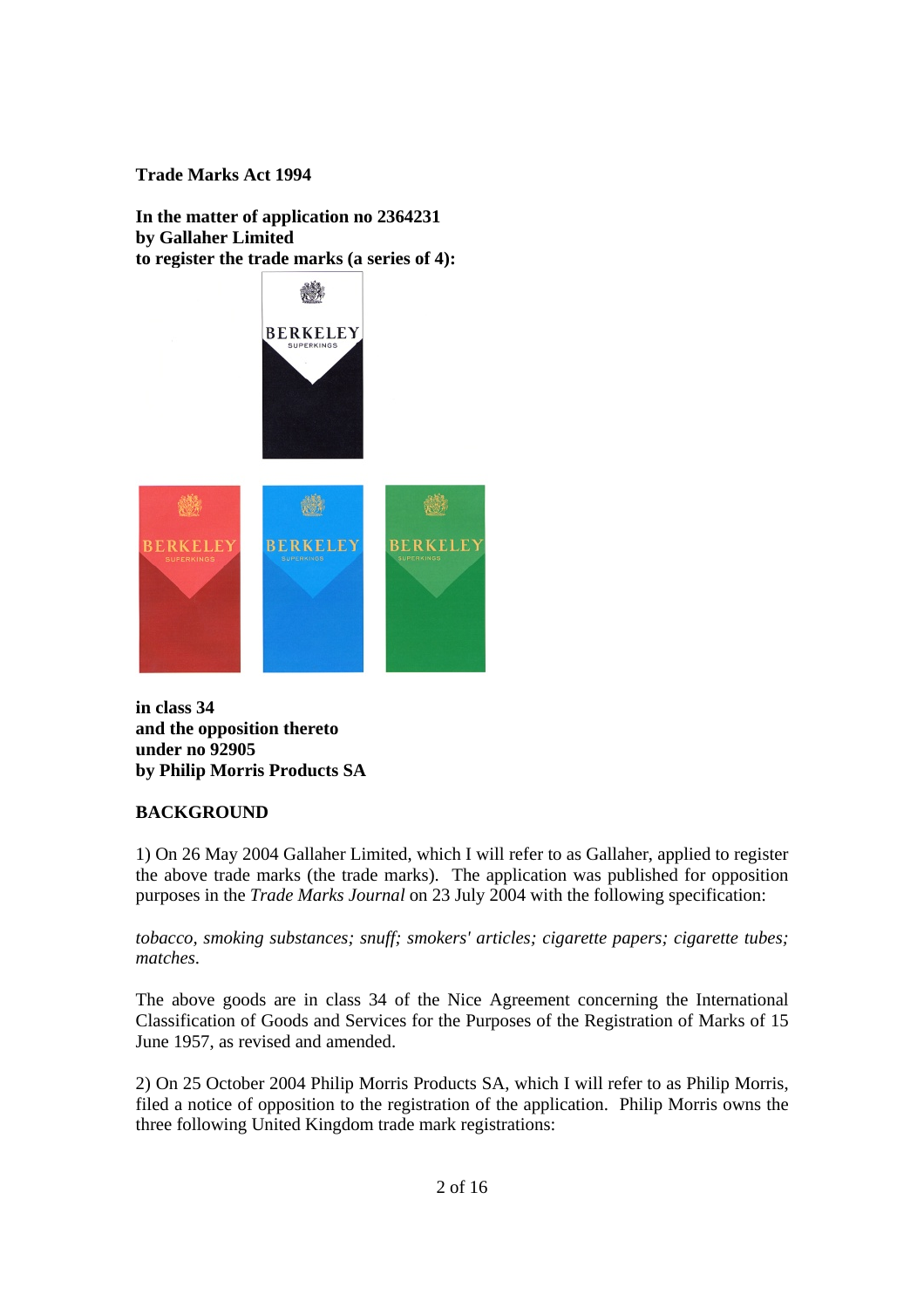• No 1035182 for the trade mark:



The application for the trade mark was made on 10 September 1974. It is registered in respect of *cigarettes*. Philip Morris states that in the five years before the publication of Gallaher's application it has used the trade mark in relation to *cigarettes*.

• No 1046101 for the trade mark:



The application for the trade mark was made on 6 May 1975. It is registered in respect of *tobacco and smokers' articles included in class 34*. Philip Morris states that in the five years before the publication of Gallaher's application it has used the trade mark in relation to *tobacco and smokers' articles*. The trade mark is limited to the colour red as shown in the representation on the form of application.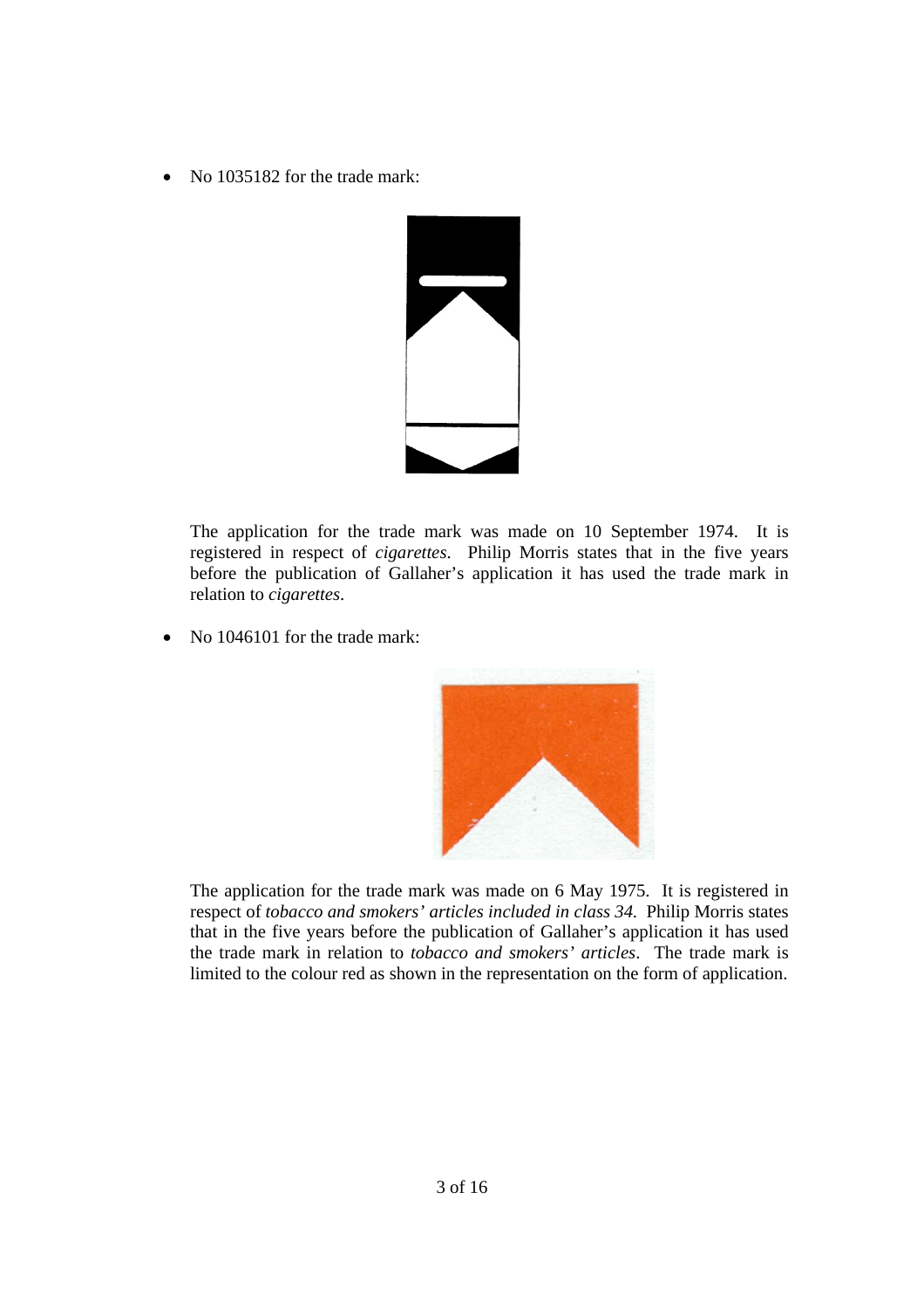• No 1027148 for the trade mark:



The application for the trade mark was made on 25 March 1974. It is registered in respect of *cigarettes*. Philip Morris states that in the five years before the publication of Gallaher's application it has used the trade mark in relation to *cigarettes*. The registration is subject to the effects of three clauses:

"The Trade Mark is limited to the colours red, white, gold and black as shown in the representation on the form of application.

Registration of this Mark shall give no right to the exclusive use of the letters, "PM INC".

In use in relation to goods covered by the specification other than filter cigarettes, the mark will be varied by the substitution of the name of such goods for the words "Filter Cigarettes"."

All of the goods of the registrations are in class 34 of the Nice Agreement concerning the International Classification of Goods and Services for the Purposes of the Registration of Marks of 15 June 1957, as revised and amended.

3) Philip Morris claims that the respective trade marks are similar and that the respective goods are either similar or identical. Consequently, there is a likelihood of confusion and registration of the trade marks of Gallaher would be contrary to section  $5(2)(b)$  of the Trade Marks Act 1994 (the Act).

4) Philip Morris claims that it has used the trade marks, the subject of registration nos 1035182 and 1046101, in the United Kingdom since at least 1 January 1980 on cigarette packets in relation to cigarettes and tobacco. It claims that owing to this use, use of the trade marks of Gallaher for the goods of the application is liable to be prevented by the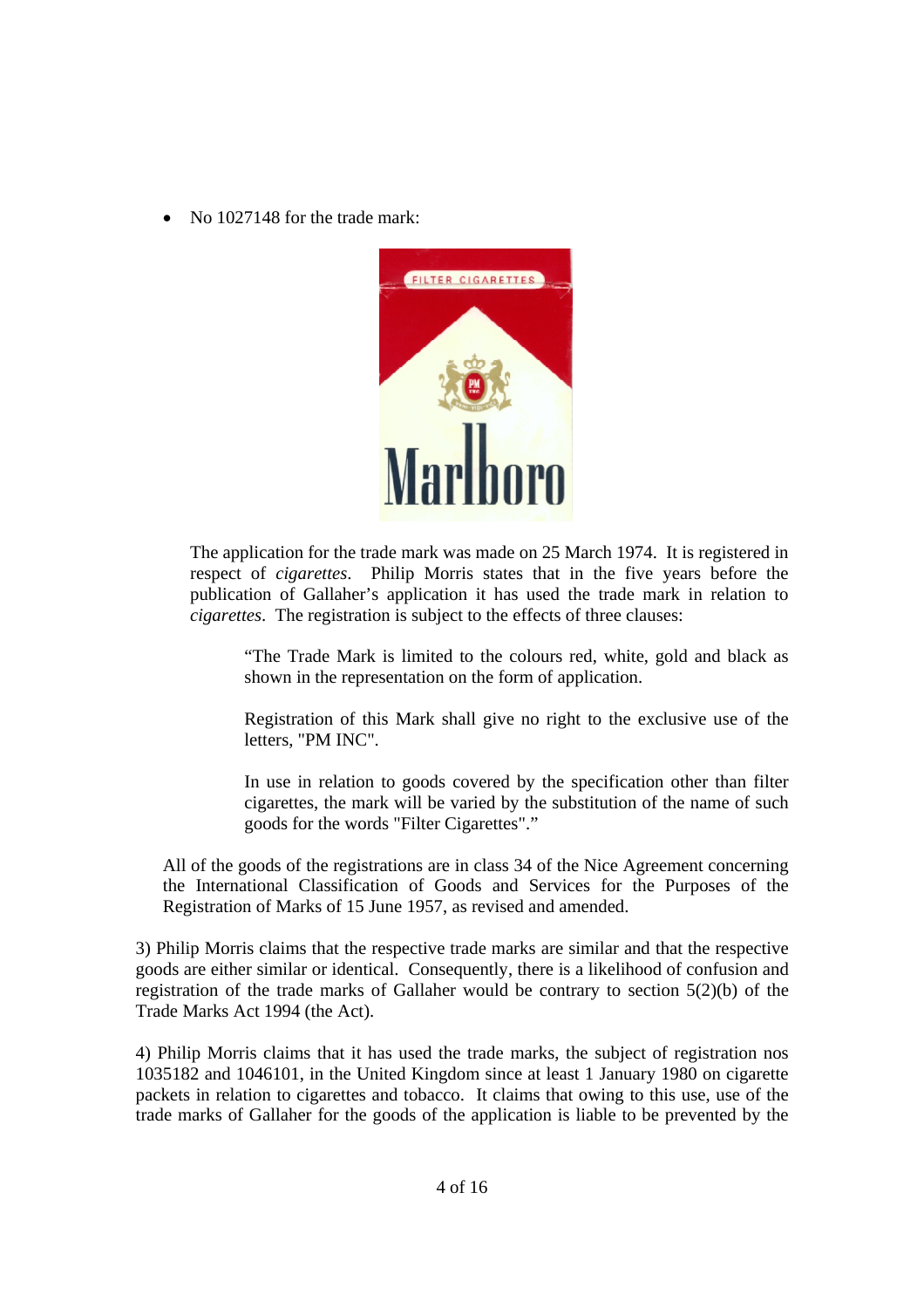law of passing-off. Consequently, registration of the trade marks would be contrary to section  $5(4)(a)$  of the Act.

5) Gallaher filed a counterstatement. Gallaher accepts the statement of use in relation to the registered trade marks of Philip Morris. Gallaher denies that the respective trade marks/signs are similar and states that there is no likelihood of confusion or association between them. It accepts that the respective goods are the same or similar. It submits that its application should proceed to registration. Gallaher states that no attempt was made to approach it with a view to settlement, prior to the commencement of the proceedings, and that this should be taken into account in any award of costs. (The counterstatement also refers to the registrar exercising his discretion in favour of Gallaher. Under the Act I do not have any discretion as to whether to either refuse the application or to dismiss the opposition.)

6) Both sides have filed evidence.

7) The sides were advised that they had a right to a hearing and that if neither side requested a hearing a decision would be made from the papers and any written submissions that were received. Neither side requested a hearing, both sides filed written submissions.

# **EVIDENCE**

# **Evidence of Philip Morris**

8) This consists of a undated witness statement made jointly by Irina Lucidi and Célia Ullmann. Ms Lucidi and Ms Ullmann describe themselves as authorised representatives of Philip Morris.

9) They state that MARLBORO brand cigarettes have been made and sold by Philip Morris (and various predecessors) since 1883. Ms Lucidi and Ms Ullmann state that the modern history of the brand began in 1955 in the United States of America with the adoption of the MARLBORO roof design label, what they call the roof design, a five sided figure with a horizontal top and two vertical sides with two upwardly and inwardly sloping diagonals. They refer to *The Marlboro Story*, exhibit A; this story is told by an advertising executive. There is mention of the changes made to MARLBORO cigarettes and the way they were promoted; there is mention of the introduction of the flip top box but no reference to the roof design. The packaging was substantially redesigned in 1954 to be like that of registration no 1027148. Ms Lucidi and Ms Ullmann state that the roof design is featured upon all MARLBORO cigarette packets. They state that in its red form the roof design identifies full flavour MARLBORO cigarettes in both hard and soft packets. They state that other varieties of MARLBORO cigarettes include menthol and gold, which respectively bear green and gold roof designs. Copies of advertisements from the mid-fifties are shown, these show opened packets of MARLBORO, the apex of the roof disappearing with the opening of the packet.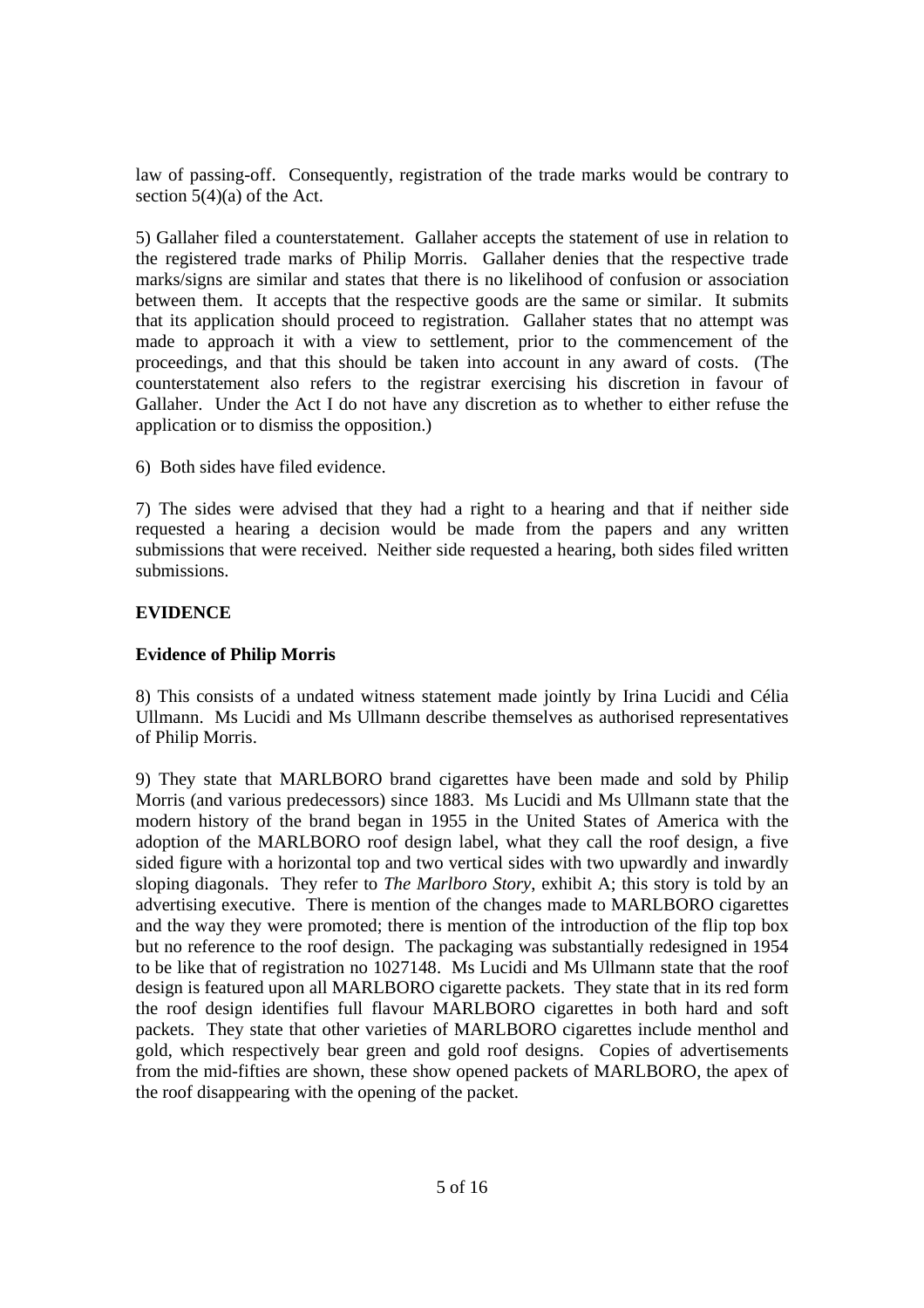10) Ms Lucidi and Ms Ullmann exhibit a list of worldwide trade mark registrations and applications for the MARLBORO label, MARLBORO and/or roof design and variants thereof. They state that between 1955 and 2005 worldwide sales figures for MARLBORO brand cigarettes bearing the roof design totalled more than 10 trillion cigarettes (sticks). Ms Lucidi and Ms Ullmann state that in the United Kingdom all MARLBORO cigarettes are sold in packets bearing the roof design, the packets contain at least 20 cigarettes. They give the following turnover figures for sales of MARLBORO cigarettes in the United Kingdom:

| Year | Volumes (in million sticks) | Market share % |
|------|-----------------------------|----------------|
| 1996 | 3,319                       | n/k            |
| 1997 | 3,513                       | 4.7            |
| 1998 | 3,452                       | 4.9            |
| 1999 | 3,171                       | 5.1            |
| 2000 | 3,099                       | 5.6            |
| 2001 | 3,331                       | 6.4            |
| 2002 | 3,674                       | 6.8            |
| 2003 | 3,910                       | 7.3            |
| 2004 | 3,871                       | 7.4            |

11) Ms Lucidi and Ms Ullmann state that since the introduction of the brand in 1974, Philip Morris, and its predecessors, has intensively advertised the promoted MARLBORO brand cigarettes. They state that Philip Morris currently promotes its MARLBORO cigarettes through permitted promotional materials displayed at authorised retailers in the United Kingdom. In 2005, after the date of application, approximately 1,500 authorised retailers in the United Kingdom displayed promotional materials "in any significant way". MARLBORO brand cigarettes in their gold variant are sold at more than 80% of all retailers of tobacco products within the United Kingdom. Copies of point of sales promotional materials for over a period of three years between 2002 and 2005 are exhibited at exhibit E. The first copy of an advertisement bears a proof date of 18 August 2004, after the date of application. A leaflet for a competition, bearing a date of 16 May 2002, shows the roof design in red under which MARLBORO appears. Three undated advertisements show pictures of packets of MARLBORO packets, the last two for MARLBORO lights menthol. An advertisement bearing the roof design has a proof date of 12 August 2004, after the date of application, as does an advertisement showing the roof design over the word MARLBORO, upon what appears to be bashed metal. A number of pictures of tobacco products sales cabinets are exhibited. The majority bear the roof design, next to which is MARLBORO, seven of them (with no indication of date) show a roof design, roughly drawn in black on a red back ground, several show representations of packets of MARLBORO gold, and one a representation of a MARLBORO (standard) packet. The display cabinets house various brands of cigarettes, including the three types of MARLBORO. A number of the pictures are not clear enough to make out details, a good number have suffered from pixilation, however, in six of the pictures green BERKELEY packets, as per the get-up of the application, can be seen, in two pictures blue BERKELEY packets, as per the get up of the application, can be seen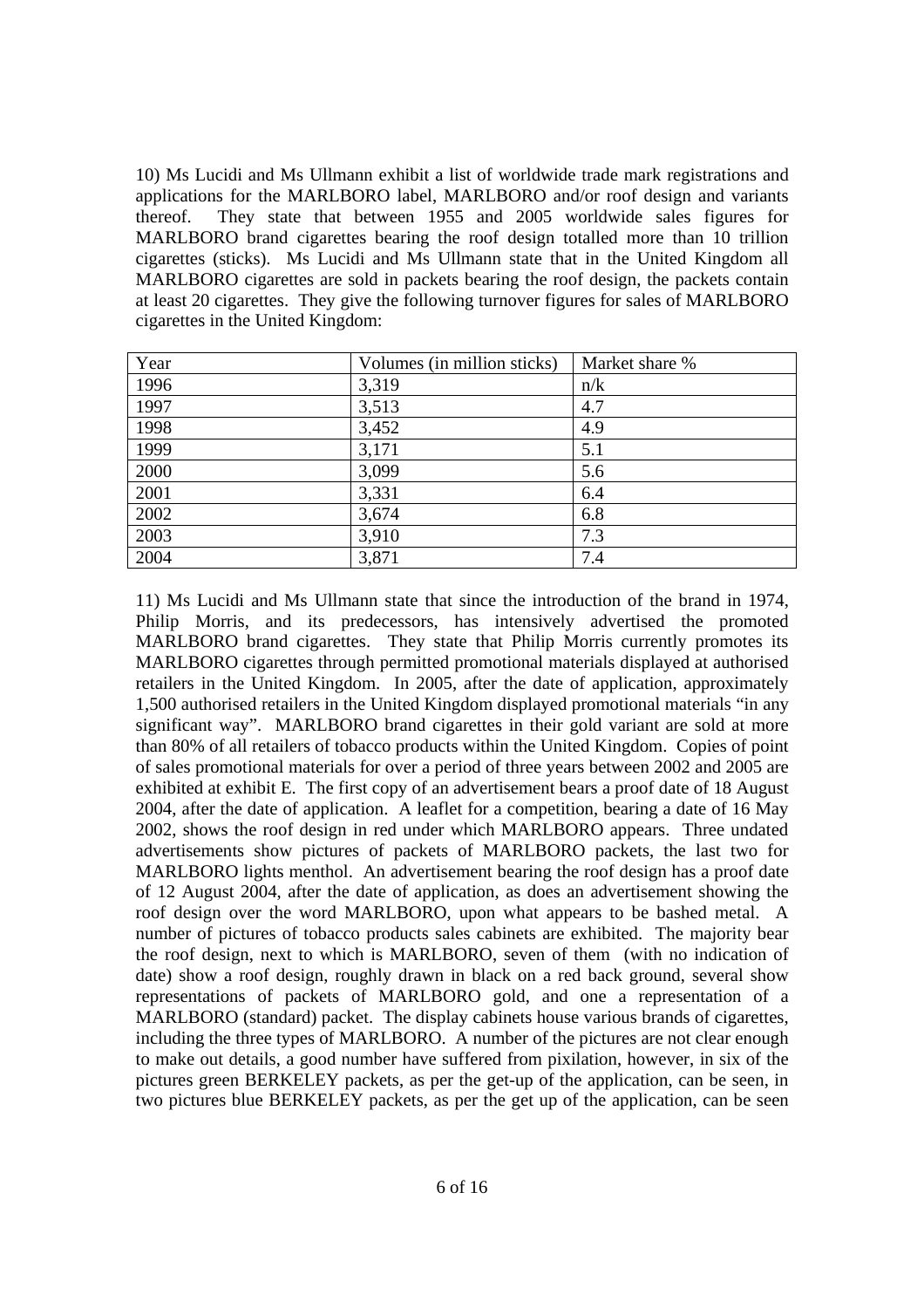and in on picture red BERKLEY packets, as per the get up of the application, can be seen. In all of these pictures packets of MARLBORO can also be seen.

12) Ms Lucidi and Ms Ullmann state that in 2005 the MARLBORO brand was ranked at no 10 on the list of the top 100 global brands in the world, as decided by Interbrand; it was valued at US\$ 21,189 billions and significantly outranked Nike and Sony. At exhibit F there are copies of Interbrand's list as published in the August 2002 and July 2005 issues of *Business Week*. The 2002 list shows MARLBORO at number 9, between McDonald's and Mercedes.

## **Evidence of Gallaher**

13) This consists of a witness statement by Suzanne Elizabeth Wise. Ms Wise is the group head of legal of Gallaher.

14) Ms Wise states that products bearing the trade mark BERKELEY have been made and sold in the United Kingdom by Gallaher, or its predecessor, since at least 1981. In 2003 it was decided that a new packet design would be adopted and that packet design was launched in July 2003. Ms Wise exhibits sample packets at G1. These packets are essentially the same as the red, blue and green trade marks of the application. There are some differences:

- On the packets underneath the coat of arms the words, in small print, "GALLAHER LIMITED SUPPLIERS OF FINE CIGARETTES" appear.
- On the blue packet after superkings, the word blue appears.
- On the green packet after the word superkings, the word menthol appears.
- The bottom 40% of the packets is taken up with a health warning.

15) Ms Wise states that since the launch in 2003 sales of products in the new packet designs have been as follows:

| 2004 | $£231.4$ million |
|------|------------------|
| 2005 | £197.0 million   |
| 2006 | £164.8 million   |

She states that to the best of her knowledge there have been no instances of confusion that have been brought to the attention of Gallaher.

16) Ms Wise states that significant amounts were spent of the launch of the new packet design. Trade promotion and point of sales promotion for the £3.99 superkings price reposition amounted to £250,000. The cost of the king size launch was £500,000.

17) Ms Wise exhibits at G2 a memo from 2003 setting out the proposed implementation of the packet re-design.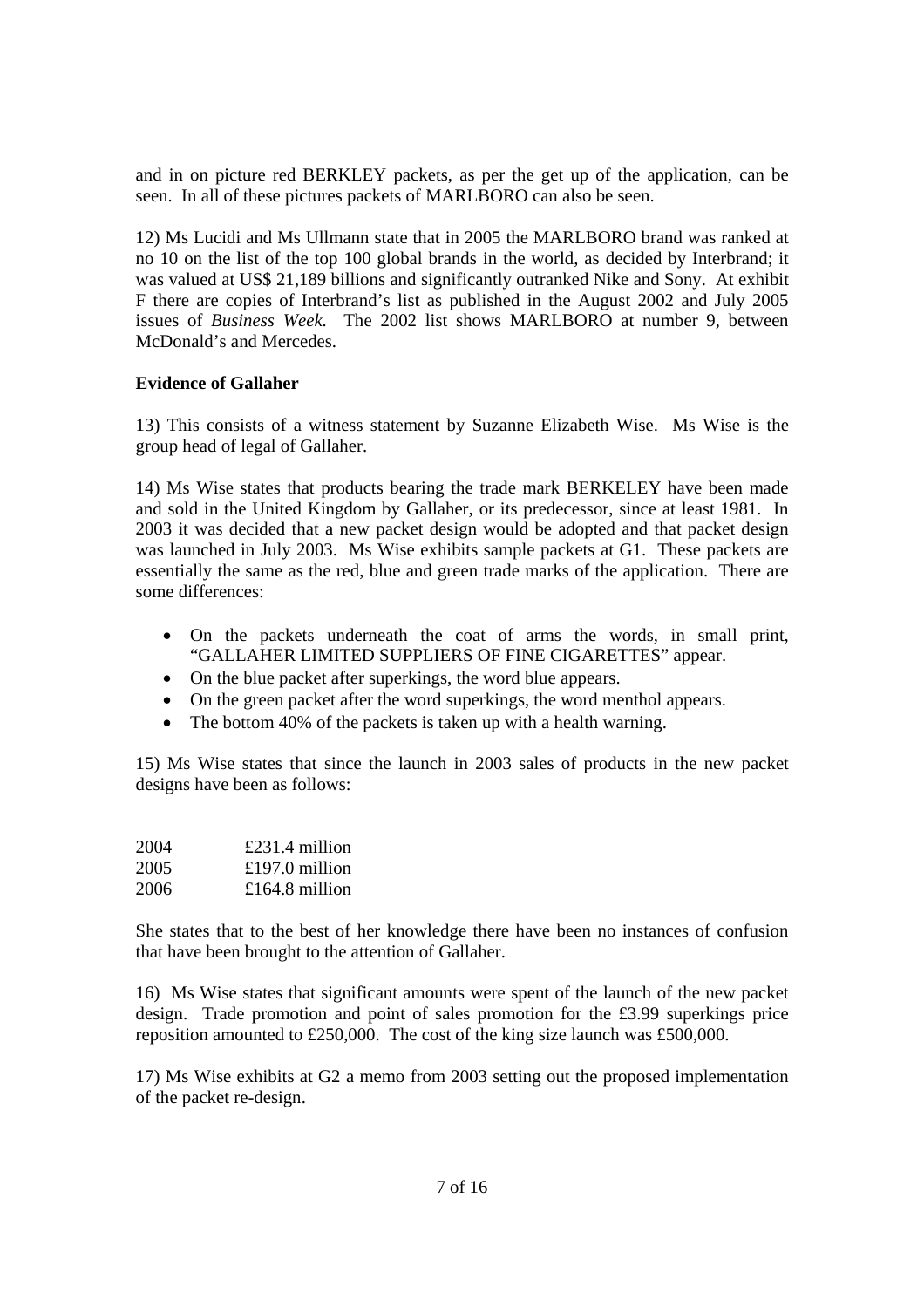## **Evidence in reply**

18) This consists of a witness statement by Georg Punkenhofer, who is the senior counsel, trade marks, in the law department of Philip Morris. A large part of Mr Punkenhofer's statement consists of submissions rather than evidence of fact. I bear in mind these submissions in reaching my decision but it is not appropriate to summarise them as evidence in reply. Mr Punkenhofer goes on to give details of three cases brought by Philip Morris in the United States, Spain and Portugal. These relate to different trade marks in other jurisdictions and so I cannot see how they are relevant to the decision that I have to make in this case; which must be based on the evidence in relation to the United Kingdom and the trade marks the subject of the application. Mr Punkenhofer then exhibits pictures of Gallaher's trade marks with the wording and the crest removed, in juxtaposition with Philip Morris's roof design. I have to consider the trade marks as filed, Mr Punkenhofer is asking me to consider trade marks which have not been filed.

# **DECISION**

### **The roof design and cigarette packet get-up - reputation**

19) There is no doubt that MARLBORO is a famous trade mark in relation to cigarettes, it is a fact so notorious that it can be taken upon the basis of judicial notice. However, Philip Morris is not relying upon its reputation in MARLBORO or trade marks including the word MARLBORO but on the claimed reputation of the roof design and the get-up of the front of MARLBORO. There is an absence of evidence to show that prior to the date of application that the roof design had been used on its own. There is no indication that the get-up has ever been used on its own. However, acquisition of a distinctive character may be as the result of use as part of a registered trade mark or in conjunction of a registered trade mark<sup>i</sup>; to acquire such distinctive character will mean that a reputation has been developed. It is a question of fact and evidence as to whether Philip Morris has acquired a reputation in relation to these two elements on their own. I am of the view that of themselves these trade marks, taking into account the nature of the goods and the nature of the use, are not particularly distinctive; in use with MARLBORO they can easily be swamped. The primary use of the roof design is as part of the get-up of the packet. Some of the use shown in exhibit E to the witness statement of Ms Lucidi and Ms Ullmann is in a very different form eg the burning brand of black on red. I cannot see how this use can be seen as use of roof design as identified in the pleadings, it is a very different sign, even if it keeps the same geometric shape. The only material in exhibit E which can be identified as being from prior to the date of application is the copy of the "Stake Your Claim" leaflet. This does not show the roof design on its own but above the word MARLBORO and, as with the standard packet, on a white background. I cannot see why Philip Morris could not give the date that the various photographs, copies of which are included in the exhibit, were taken. In my view in order to establish a reputation in respect of these trade marks separate from their use with MARLBORO, in respect of either section  $5(2)(b)$  or section  $5(4)(a)$  of the Act, it would be necessary to supply survey evidence emanating from the relevant public, cigarette smokers. In the absence of such evidence, I cannot see how Philip Morris can establish what it has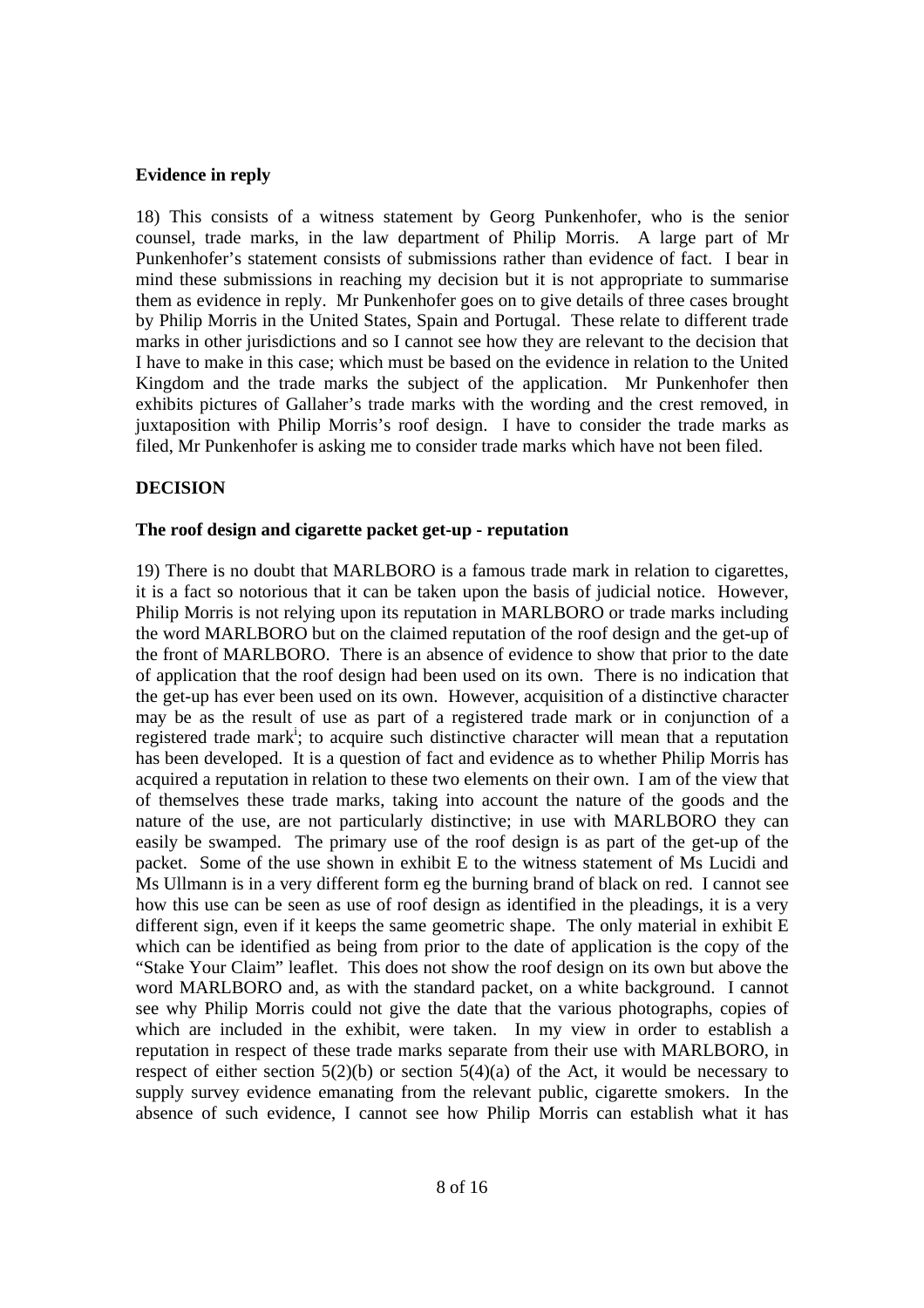claimed. It is mere assertion. (I would also note that the use of these trade marks has been in particular colours but the claims to reputation have not been limited to colour, although the section 5(2)(b) rights in the roof design are limited by the claim to colour.)

## **Respective goods**

20) The specification of the application encompasses cigarettes. There is no dispute between the parties that this case is about cigarettes and that the respective goods are identical, for the purposes of both section  $5(2)(b)$  and section  $5(4)(a)$  of the Act.

# **Likelihood of confusion – section 5(2)(b) of the Act**

21) According to section 5(2)(b) of the Act a trade mark shall not be registered if because:

"it is similar to an earlier trade mark and is to be registered for goods or services identical with or similar to those for which the earlier trade mark is protected, there exists a likelihood of confusion on the part of the public, which includes the likelihood of association with the earlier trade mark."

Section  $6(1)(a)$  of the Act defines an earlier trade mark as:

"a registered trade mark, international trade mark (UK), Community trade mark or international trade mark (EC) which has a date of application for registration earlier than that of the trade mark in question, taking account (where appropriate) of the priorities claimed in respect of the trade marks"

The registered trade marks are earlier trade marks within the meaning of the Act.

22) In determining the question under section  $5(2)(b)$ , I take into account the guidance provided by the European Court of Justice (ECJ) in *Sabel BV v Puma AG* [1998] RPC 199, *Canon Kabushiki Kaisha v Metro-Goldwyn-Mayer Inc* [1999] RPC 117, *Lloyd Schuhfabrik Meyer & Co. GmbH v Klijsen Handel BV* [2000] FSR 77, *Marca Mode CV v Adidas AG and Adidas Benelux BV* [2000] ETMR 723 and *Vedial SA v Office for the Harmonization of the Internal Market (trade marks, designs and models) (OHIM)* C-106/03 P.

### **Average consumer and nature of purchasing decision**

23) The average consumer for the goods in question is the smoker of tobacco products. In my experience the smoker has a good deal of brand knowledge and loyalty, he or she does not go to the tobacconist or the tobacco counter of a supermarket and choose a brand on the spot. Tobacco companies long argued that tobacco advertising was not about encouraging people to smoke but to get smokers to switch brands or stay loyal to a particular brand. I am aware that in public houses that there are cigarette machines, cigarettes can also be picked up from the shelf in duty free shops, however, in the normal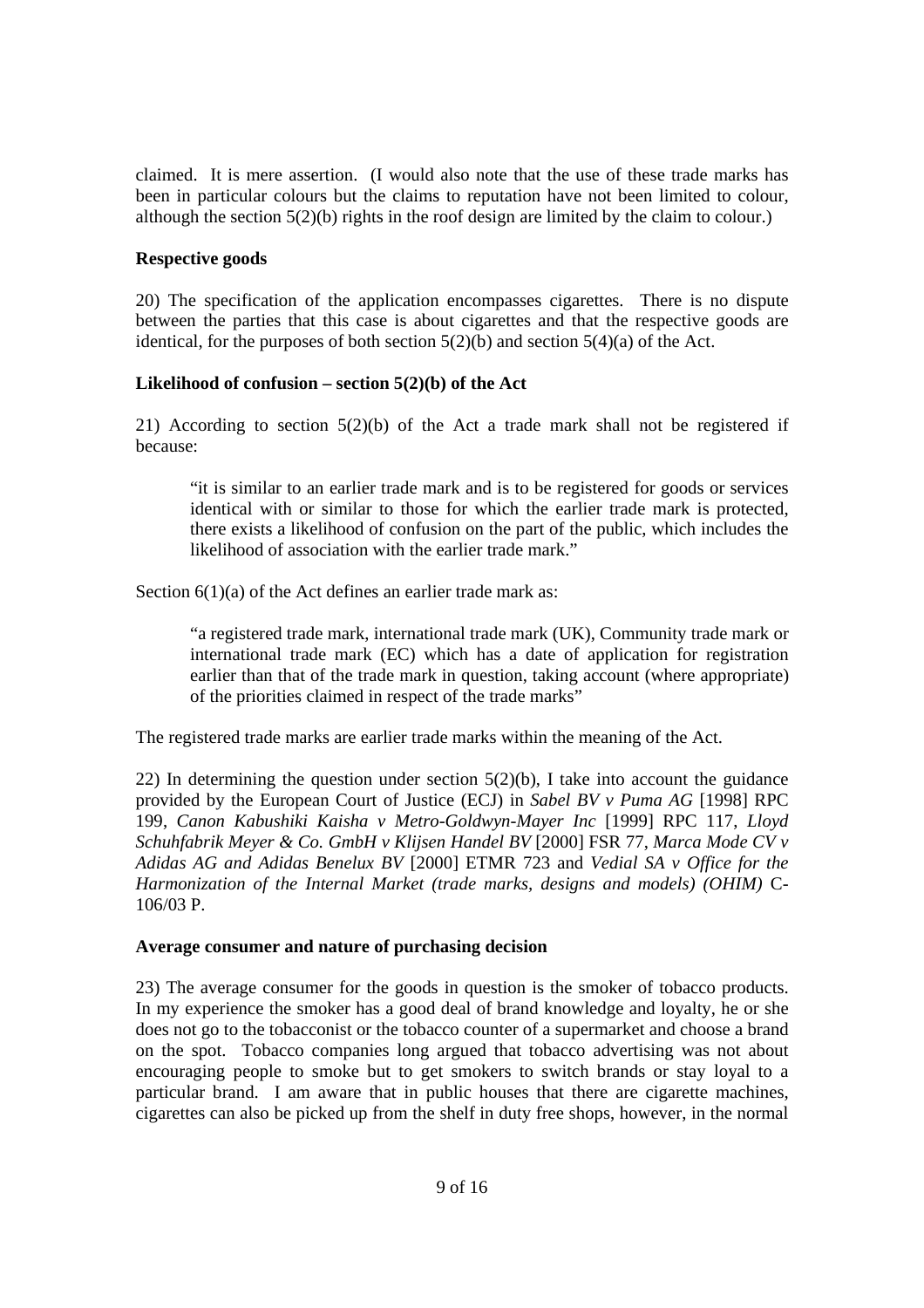course of events cigarettes are purchased over the counter and have to be asked for. The primary means of identification is verbal. On cigarette machines and in duty free shops the name of the brand is still prominent. I am of the view that the purchasing decision is careful and very much based on the name of the product.

## **Comparison of trade marks**

24) The average consumer normally perceives a mark as a whole and does not proceed to analyse its various details (*Sabel BV v Puma AG* ). The visual, aural and conceptual similarities of the marks must, therefore, be assessed by reference to the overall impressions created by the marks bearing in mind their distinctive and dominant components (*Sabel BV v Puma AG*). Consequently, I must not indulge in an artificial dissection of the trade marks, although taking into account any distinctive and dominant components. The average consumer rarely has the chance to make direct comparisons between marks and must instead rely upon the imperfect picture of them he has kept in his mind and he/she is deemed to be reasonably well informed and reasonably circumspect and observant (*Lloyd Schuhfabrik Meyer & Co GmbH v Klijsen Handel BV*). "The analysis of the similarity between the signs in question constitutes an essential element of the global assessment of the likelihood of confusion. It must therefore, like that assessment, be done in relation to the perception of the relevant public" (*Succession Picasso v OHIM - DaimlerChrysler (PICARO)* Case T-185/02).

25) The trade marks to be compared are:

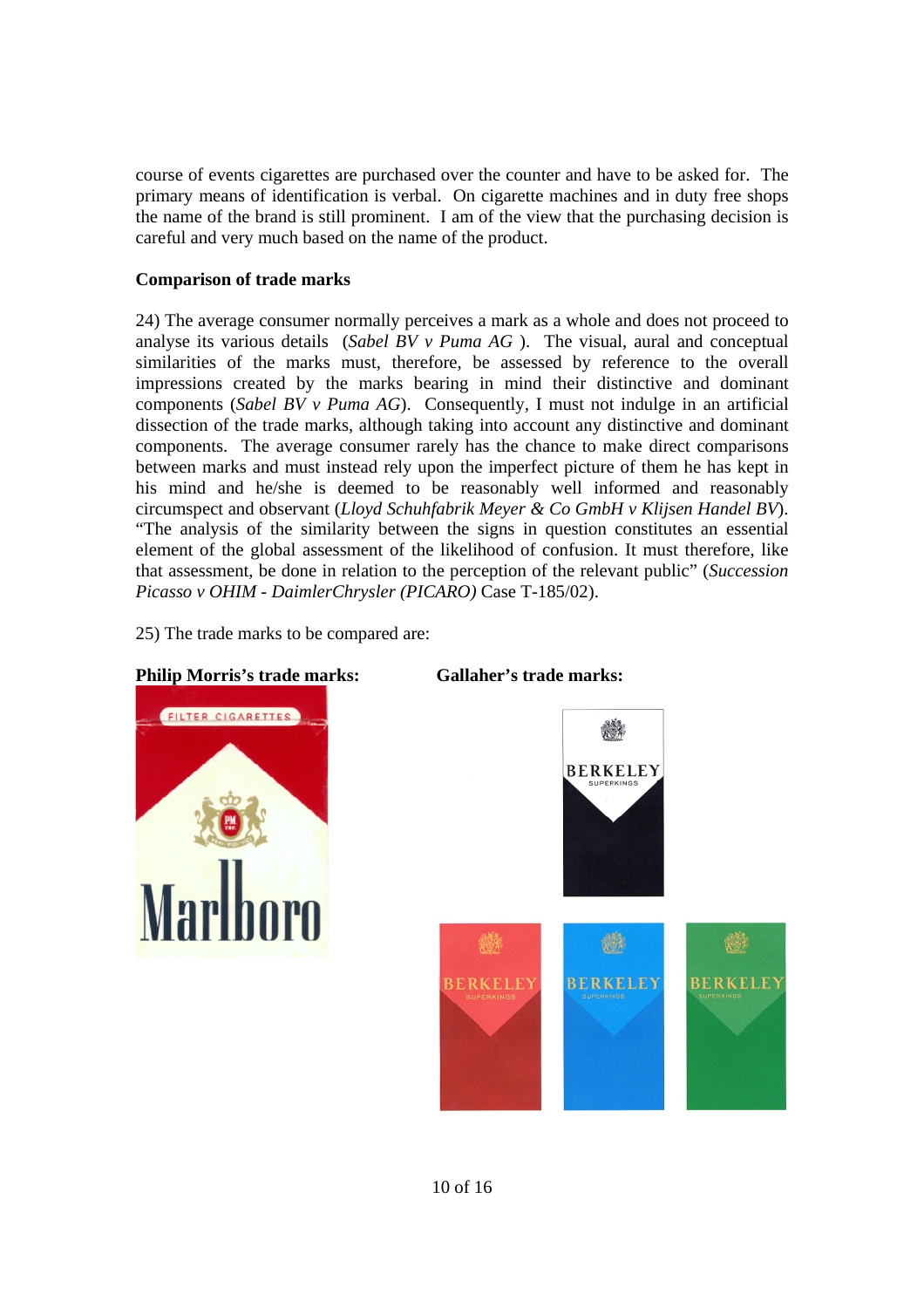

In making the comparison it is necessary to take into account that the upper two trade marks are limited to colour. Applying the findings of Jacob LJ in *Phones 4u Ltd v Phone4u.co.uk. Internet Ltd* [2007] RPC  $5^{\text{ii}}$  in relation to infringement, these two registrations could only have an effect in relation to trade marks in the same colour(s).

26) Taking into account the nature of the goods and the average consumer I consider that the dominant and distinctive components of Gallaher's trade marks is the word BERKELEY. Coats of arms are, in my experience, commonplace on cigarette packets, superkings is very much subsidiary to BERKELEY and appears to be reference to the size of the cigarette rather than as indication of origin. (Although in the absence of evidence in relation to this point I cannot be certain of this.) The get-up of all the trade marks of Gallaher consists of two colour which are demarcated by a v shape. In the coloured trade marks, the upper colour is a different shade of the lower colour. The dominant and distinctive element of the first trade mark of Philip Morris is the word MARLBORO, a coat of arms is present and the white and red elements of the trade mark are demarcated by what Philip Morris call the roof design. The second trade mark is limited to a particular shade of red. Philip Morris call it a roof design, it appears to be a square with a triangle removed from the bottom. So the trade mark consists of two components, a particular shade of red and a geometric shape. The third trade mark appears to be the get-up of the flattened pack of MARLBORO, displaying the bottom and the top of the pack. However, it seems to me that I have to consider the trade mark as it is filed and not to bring the bag and baggage of knowledge of the owner's use to my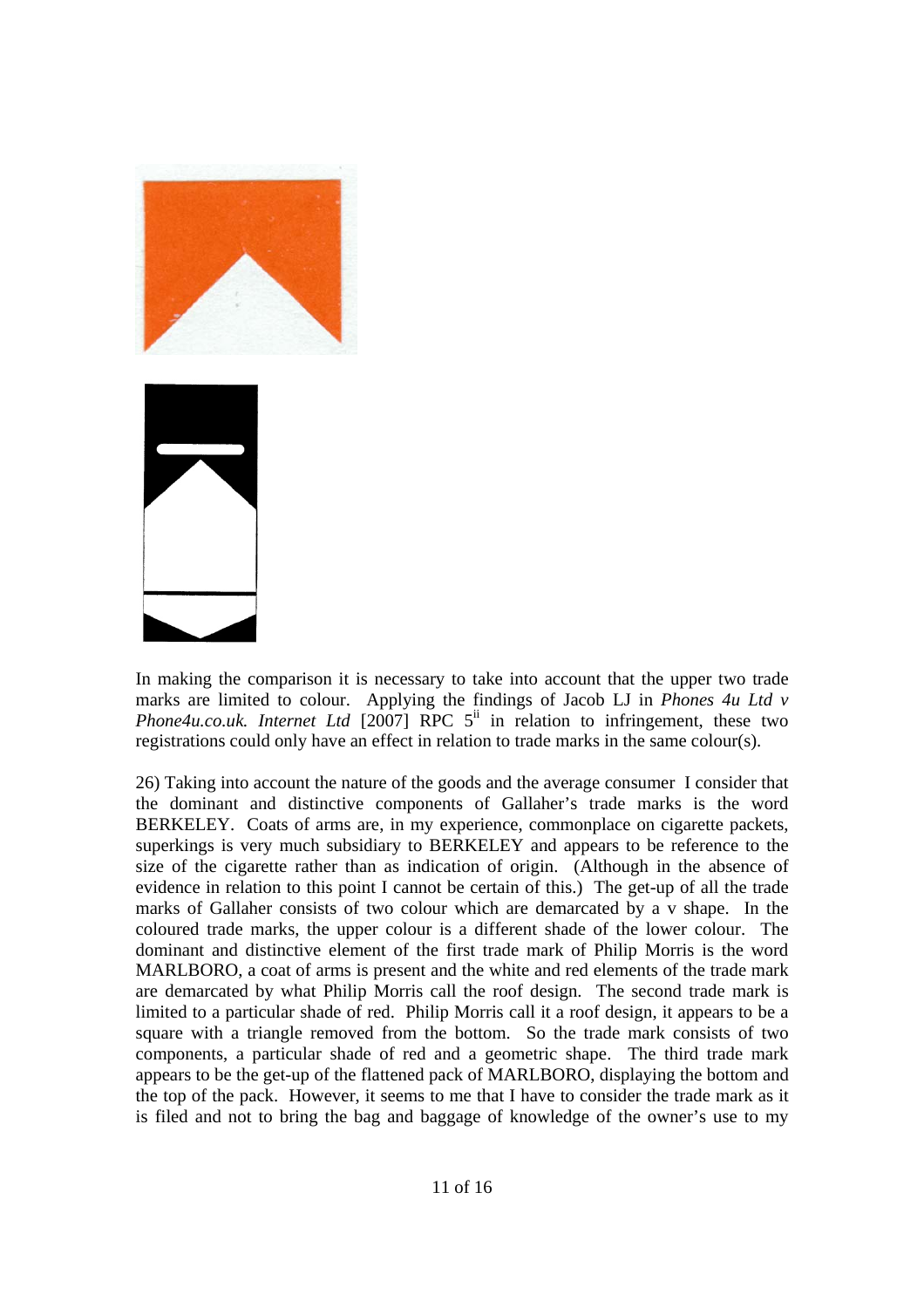consideration. There is no indication in relation to the registration that it represents a packet in any shape or form. It is recorded simply as a device, although this is a mere administrative action and does not define the rights or form of the trade mark. It is not like the device of a three headed shaver that speaks of being a two-dimensional representation of a three-dimensional trade mark. The trade mark consists of a rectangle in black and white, towards the top is a thin lozenge, in the centre is a shape which is like the side view of a house, at the bottom there is a rectangle with two touching triangles. I cannot see that any one part is the dominant or distinctive component, that the average consumer seeing the trade mark would give more importance to one element than another.

27) There is now a tranche of case law in relation to the considerations to be made in considering complex or composite trade marks<sup>iii</sup>. The fundamental principle is that one cannot consider just one element of a complex trade mark and compare it with another trade mark. "[T]he comparison must be made by examining each of the marks in question as a whole, which does not mean that the overall impression conveyed to the relevant public by a composite trade mark may not, in certain circumstances, be dominated by one or more of its components<sup>iv</sup>.

28) In relation to registration nos 1027148 and 1046101 (regardless of the colour limitations) it is difficult to see similarities. Registration no 1027148 and the trade marks of Gallaher all represent cigarette packets, but that can hardly be a basis for similarity. This just represents the basic, standard packaging of the goods. To find a geometrical similarity one would have to turn the trade marks of Gallaher upside down, by doing so one is no longer considering the trade marks as applied for. The nature of the trade marks of Gallaher, with the name present, means that the trade mark will normally be used in one direction so that the name can be read. Even if one inverted the trade marks the similarity is limited to all the trade marks including a triangular shape. The colour of trade mark registration no 1046101 is similar to the darker shade of the colour of the red trade mark of Gallaher. The dominant element of trade mark registration no 1027148 is the name MARLBORO, this is totally alien and different to the trade marks of Gallaher. It is also to be born in mind that the purchase of the goods is largely effected by word rather than eye. Registration no 1035182 consists of several geometric shapes, but no clear v shape as in the applications.

# **Conclusion**

29) According to the interdependence principle a lesser degree of similarity between trade marks may be offset by a greater degree of similarity between goods, and vice versa (*Canon Kabushiki Kaisha v Metro-Goldwyn-Mayer Inc*). The respective goods are identical. There is no doubt, I believe, that MARLBORO through use is highly distinctive for cigarettes. I consider that the packet, as a whole, as per 1027148 is highly distinctive owing to reputation. The more distinctive the earlier trade mark (either by nature or nurture) the greater the likelihood of confusion (*Sabel BV v Puma AG*). However, reputation cannot create similarity nor can it, of itself give rise to confusion<sup>v</sup>. I cannot see how the average consumer will confuse the trade mark, the subject of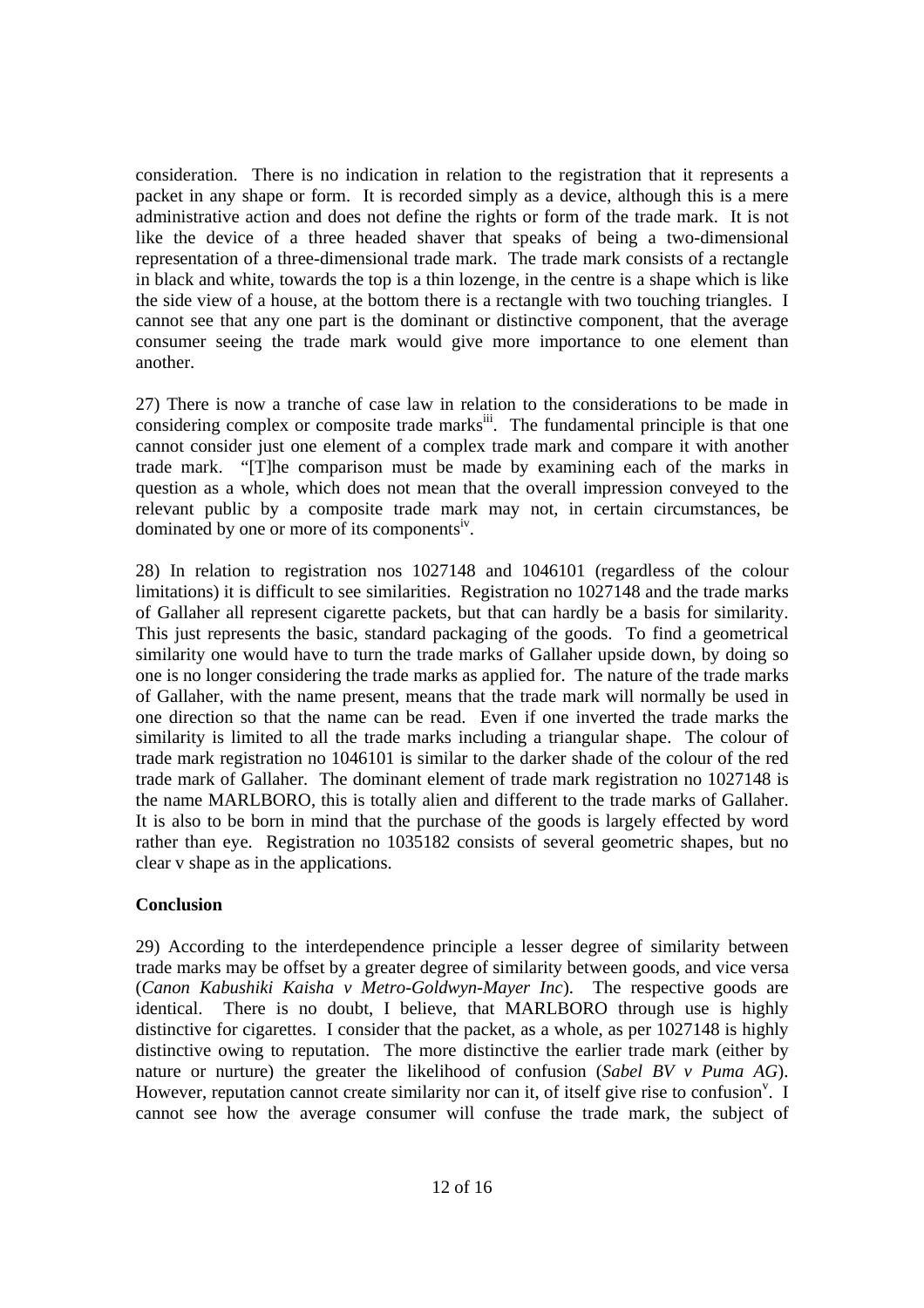1027148, with the trade marks of Gallaher. As I have stated above, I do not consider that Philip Morris has established a reputation in respect of the other two trade marks upon which it relies. My own impression is that, for tobacco products, these trade marks are not particularly distinctive. Of themselves they have nothing that hooks onto the mind and memory readily; this position is increased by the nature of the goods, which will be primarily purchased orally rather than by the eye. Gallaher has sold its goods for several years using essentially the same get up as represented in the trade marks; the goods have had substantial turnover. Philip Morris has referred to no instance of confusion. The courts have warned against assuming that because there has not been confusion that there is not a likelihood of confusion $\overline{v}$ . The absence of confusion could relate to matters that are extraneous to the trade marks in question, the goods might not have been exposed in the same market, one set of products might never have been put upon the market. In this case both sets of goods have been put on the market. There is evidence from Philip Morris of them being sold side by side; there has been plenty of opportunity for confusion to have arisen, there has been no evidence of it having occurred. I consider, therefore, that this is a matter that has to be taken into account<sup>vii</sup>. In its submissions Philip Morris tries to circumvent the absence of confusion by putting forward that the average consumer will consider that the goods emanate from the same undertaking or an economically linked undertaking. Philip Morris submits:

"The presence of other wording such as the names MARLBORO and BERKLEY SUPERKINGS only give rise to the impression that the marks belong to the same stable of brands."

This is certainly not the impression that I have. For this to be the case there would have to be some key common identifier or similarity, I can see no such common identifier or similarity. I do not consider that there is any effective similarity between the trade marks of Philip Morris and those of Gallaher, indeed, I would state that they are dissimilar. (I consider this is the case even if one does not take into account the colour limitations of two of Philip Morris's trade marks.)

### **30) The grounds of opposition under section 5(2)(b) of the Act are dismissed.**

### **Passing-off – section 5(4)(a) of the Act**

31) Section  $5(4)(a)$  of the Act states:

"4) A trade mark shall not be registered if, or to the extent that, its use in the United Kingdom is liable to be prevented——

(a) by virtue of any rule of law (in particular, the law of passing off) protecting an unregistered trade mark or other sign used in the course of trade,"

32) To succeed under the law of passing-off Philip Morris has to establish a goodwill/reputation in the signs upon which it arises, that there would be deception or confusion and damage. I have already decided that Philip Morris has not established a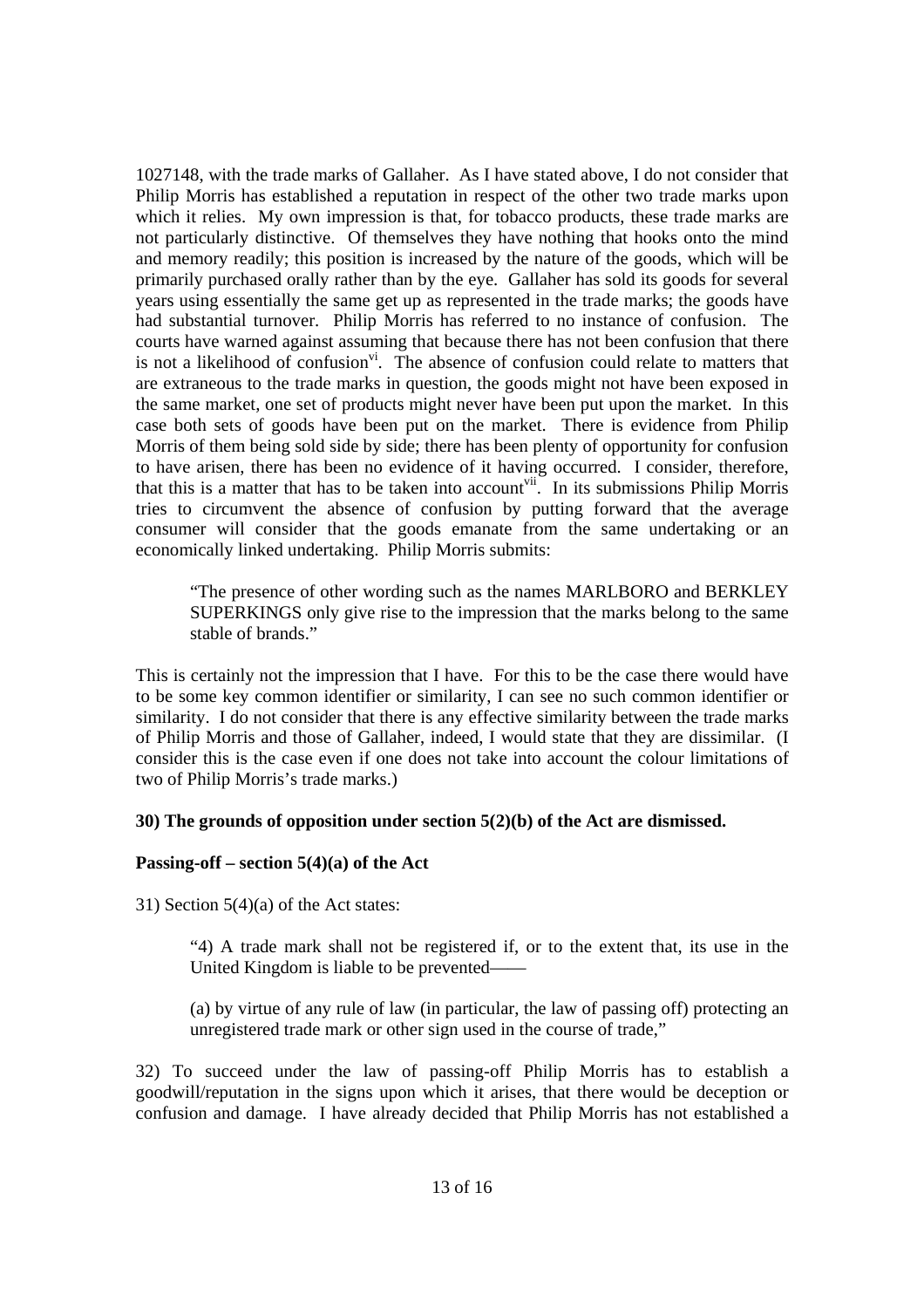reputation in the signs upon which it relies. Even if it had, the absence of similarity between these signs and the trade marks of Gallaher would mean that there could be no deception or confusion. Consequently, the ground of opposition under section  $5(4)(a)$ must fall. I would also note that the basis of the ground of opposition is that Philip Morris could prevent use of the trade marks of Gallaher. Gallaher has effectively been using these trade marks since July 2003 and there does not appear to have been any passing-off action launched against it. If Philip Morris could prevent the use of the trade marks it would be reasonable to assume that it would have taken action so to do. It is also to be noted, again, that there have been no reported instances of confusion.

### **33) The grounds of opposition under section 5(4)(a) of the Act are dismissed.**

## **COSTS**

34) Gallaher having been successful is entitled to a contribution towards its costs. Gallaher in its counterstatement submits that the fact that Philip Morris did not give notice that it intended to file an opposition should be taken into account in the award of costs. The costs regime of the registrar takes this into account where the applicant withdraws its application, following the filing of the opposition, and does not join the proceedings. It is not taken into account where the proceedings have been joined and I can see no reason as to why it should be. I award costs on the following basis:

| Considering notice of opposition | £200   |
|----------------------------------|--------|
| Statement of case in reply       | £300   |
| Preparing and filing of evidence | £300   |
| Considering evidence of opponent | £150   |
| Written submissions              | £200   |
| <b>TOTAL</b>                     | £1,150 |

35) I order Philip Morris Products SA to pay Gallaher Limited the sum of £1,150. This sum is to be paid within seven days of the expiry of the appeal period or within seven days of the final determination of this case if any appeal against this decision is unsuccessful.

### **Dated this 20th day of June 2007**

**David Landau For the Registrar the Comptroller-General**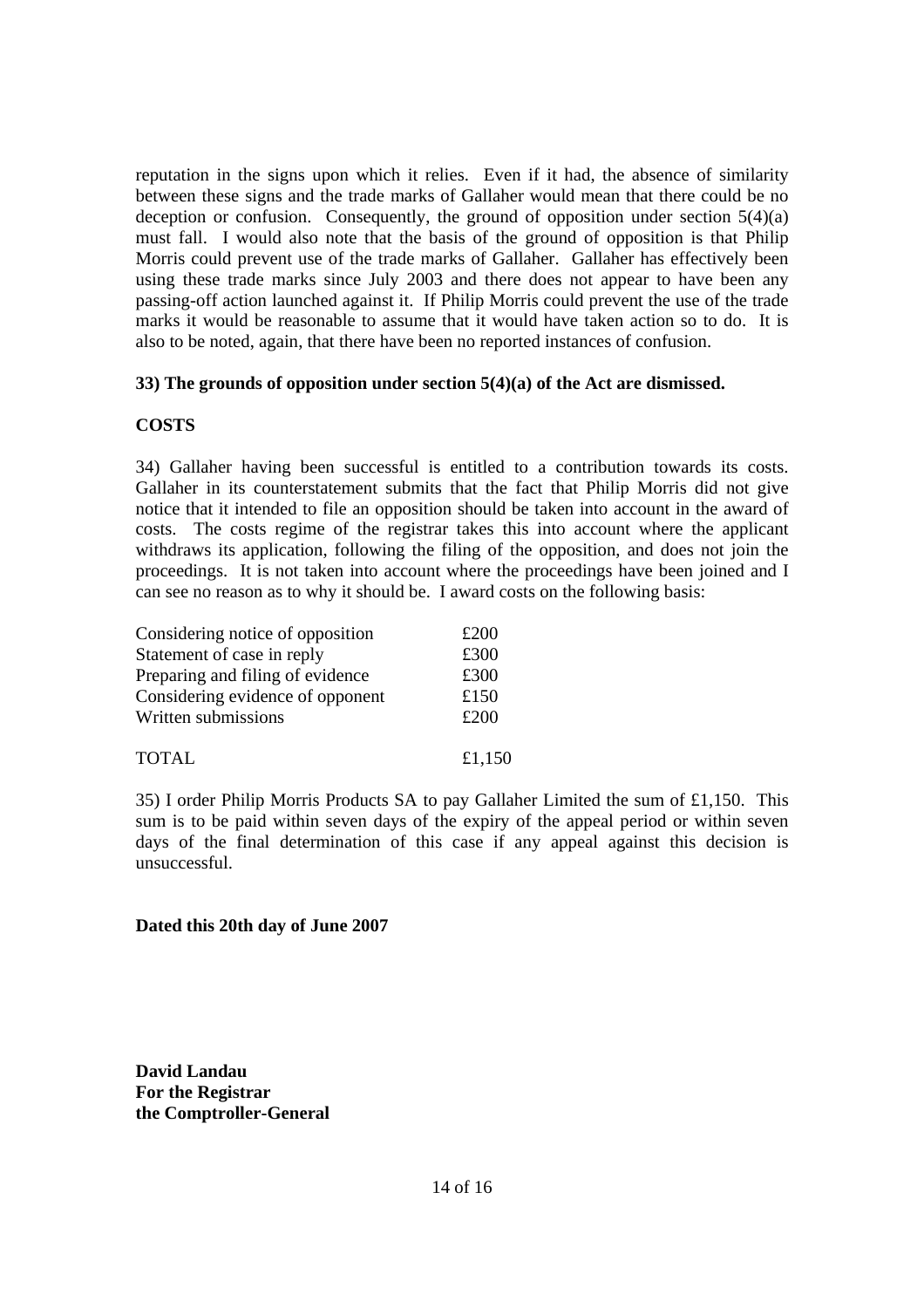i <sup>i</sup> Société des produits Nestlé SA v Mars UK Ltd Case C-353/03 [2005] ETMR 96

ii 57 Mr Miller submits that if we were to hold that this form of words did amount to a limitation of rights (as the registrar thinks they do) then that would not "retain the confidence of industry. It would be a pirate's charter." Strong stuff with which I do not agree. If a man chooses to apply for his mark in colour to overcome an objection of non-distinctiveness, I do not see why he should not be stuck with a corresponding limitation of rights. It is true that he will have more limited rights than if there had been no limitation--but that is because he was not entitled to more at the time of his application. If, after use and proof that the nondistinctive part of his mark has become distinctive he can register a mark with wider rights, well and good. That is what a prudent trade mark owner would do.

68 I have concluded that Miss Lane is right. My first reason is simply conventional--one does not normally hold that language (here the whole sentence) is redundant if there is a permissible alternative meaning. And there is another, Miss Lane's.

69 Secondly, the word "limitation" or its verb "limit" is found in the Act in the context of s.13. It is also in Art.6 of the Directive and s.11. In these contexts it means a restriction on rights or effects. There is no statutory context of use of "limit" or "limitation" as defining a mark. So it is likely that in a post-1994 registration the words have the same meaning in an actual registration as they do in the governing legislation.

70 Thirdly, the informed reader would know the context provided by the Act and Rules. So he would know that the register is to contain any particulars of a limitation of rights. On seeing the word "limited" he would be alert for a limitation of rights. If he had any doubt as to whether there was one he would have cause to go to the pre-registration correspondence--was there, he would ask, a s.13(1) agreement? If he went, he would find that the mark was applied for (without evidence of distinctiveness through use) as a series of two marks, the logo in colour, and in black and white (meaning all colours). The Office objected to the black and white version saying it was "insufficiently distinctive" but in a telephone conversation confirmed by letter (April 15, 1999) offered acceptance on the basis of a colour limitation. In a letter of confirmation agents said the decision was accepted with reluctance and asked for the colour version to proceed. In the circumstances it is clear that Caudwell were accepting a limitation within the meaning of s.13. This is perhaps emphasised by the fact that in relation to another mark referred to in the same Office letter, the Office clearly drew a contrast between "a colour claim (as opposed to a colour limitation)."

71 As to the permissibility of using the correspondence with the Office, it is the general rule that one does not go to the prosecution history of a monopoly to determine its extent. Thus in the context of patents Lord Hoffmann in *Kirin-Amgen Inc v Hoechst Marion Roussel Ltd* [2005] R.P.C. 9 at [35] said:

"The courts of the UK, the Netherlands and Germany certainly discourage, if they do not actually prohibit, use of the patent office file in aid of construction. There are good reasons: the meaning of the patent should not change according to whether or not the person skilled in the art has access to the file and in any case life is too short for the limited assistance which it can provide."

72 But the position is different in the case of a limitation under s.13. For there one asks whether the trade mark owner has agreed to a limitation. Clearly what is contemplated is some sort of agreement with the Office--which I think could result either from an original agreement in the application at the outset or as the result of a limitation proposed during prosecution. So in that narrow context one can reasonably expect to look at the prosecution history to see whether there was an agreement.

76 For the present, therefore, I not only need not but cannot decide the position as regards old Act registrations. Mr James' view is that such wording did indeed create a limitation. Certainly the logic I have applied here--that if one knows the mark was registered in colour then the words must add something and that something can only be a limitation--would apply. As I have said I do not shrink from that conclusion. People who relied on colour to get their registration are apt to find that their rights are limited accordingly.